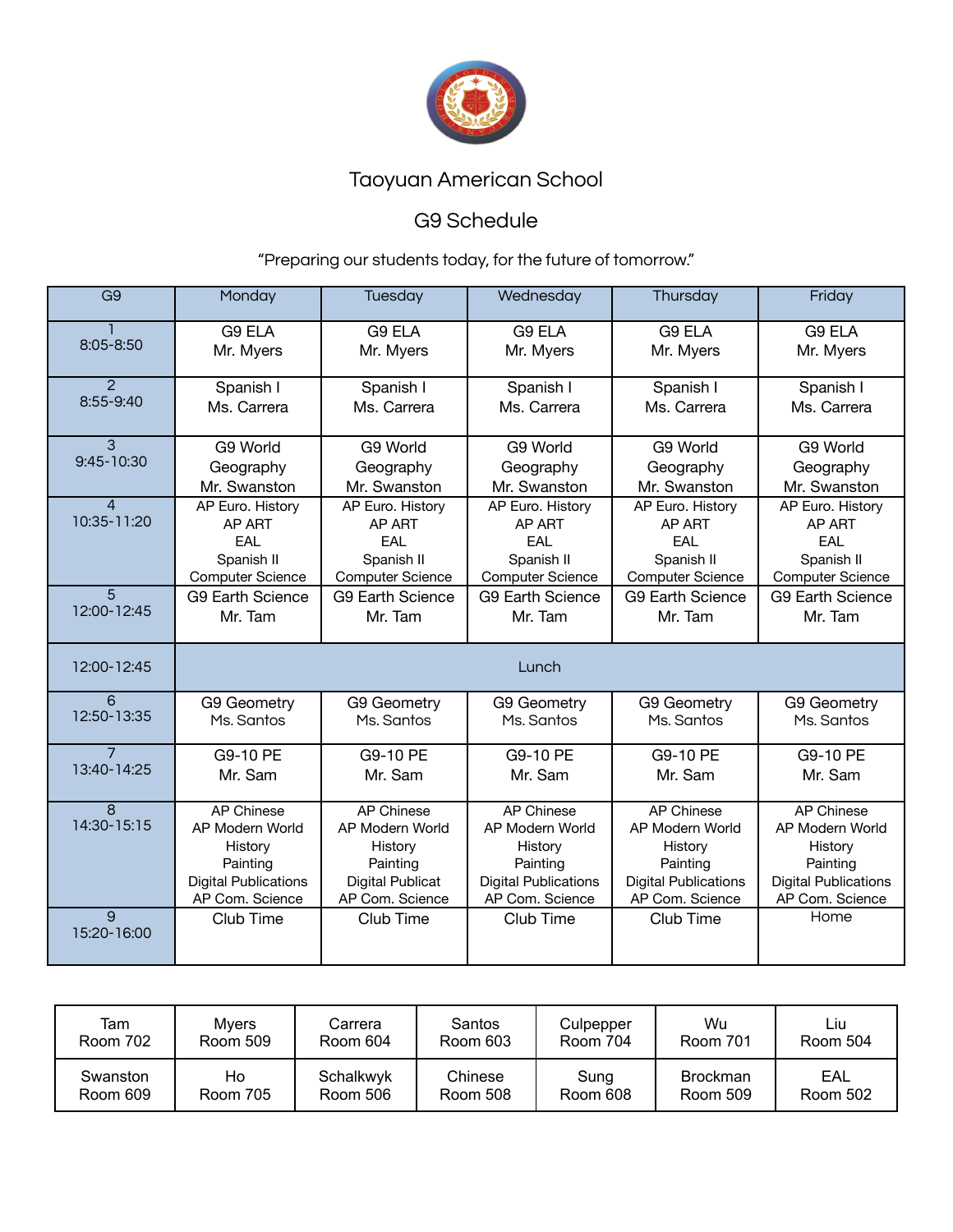

## G10 Schedule

| G10                           | Monday                                                                                                        | Tuesday                                                                                                       | Wednesday                                                                                                     | Thursday                                                                                                      | Friday                                                                                                        |
|-------------------------------|---------------------------------------------------------------------------------------------------------------|---------------------------------------------------------------------------------------------------------------|---------------------------------------------------------------------------------------------------------------|---------------------------------------------------------------------------------------------------------------|---------------------------------------------------------------------------------------------------------------|
| 8:05-8:50                     | G10 Physics                                                                                                   | G10 Physics                                                                                                   | G10 Physics                                                                                                   | G10 Physics                                                                                                   | G10 Physics                                                                                                   |
|                               | Dr. Ho                                                                                                        | Dr. Ho                                                                                                        | Dr. Ho                                                                                                        | Dr. Ho                                                                                                        | Dr. Ho                                                                                                        |
| $\mathcal{P}$<br>8:55-9:40    | AP Euro. History<br>AP ART<br>EAL<br>Spanish II                                                               | AP Euro. History<br>AP ART<br>EAL<br>Spanish II                                                               | AP Euro. History<br>AP ART<br>EAL<br>Spanish II                                                               | AP Euro. History<br>AP ART<br>EAL<br>Spanish II                                                               | AP Euro. History<br>AP ART<br>EAL<br>Spanish II                                                               |
| $\mathcal{S}$                 | G10 Algebra II                                                                                                | G10 Algebra II                                                                                                | G10 Algebra II                                                                                                | G10 Algebra II                                                                                                | G10 Algebra II                                                                                                |
| 9:45-10:30                    | Dr. Ho                                                                                                        | Dr. Ho                                                                                                        | Dr. Ho                                                                                                        | Dr. Ho                                                                                                        | Dr. Ho                                                                                                        |
| 4                             | Spanish II                                                                                                    | Spanish II                                                                                                    | Spanish II                                                                                                    | Spanish II                                                                                                    | Spanish II                                                                                                    |
| 10:35-11:20                   | Ms. Carrera                                                                                                   | Ms. Carrera                                                                                                   | Ms. Carrera                                                                                                   | Ms. Carrera                                                                                                   | Ms. Carrera                                                                                                   |
| 5                             | G10 ELA                                                                                                       | G10 ELA                                                                                                       | G10 ELA                                                                                                       | G10 ELA                                                                                                       | G10 ELA                                                                                                       |
| 12:00-12:45                   | Mr. Myers                                                                                                     | Mr. Myers                                                                                                     | Mr. Myers                                                                                                     | Mr. Myers                                                                                                     | Mr. Myers                                                                                                     |
| 12:00-12:45                   |                                                                                                               |                                                                                                               | Lunch                                                                                                         |                                                                                                               |                                                                                                               |
| 6                             | G10 World History                                                                                             | G10 World History                                                                                             | G10 World History                                                                                             | G10 World History                                                                                             | G10 World History                                                                                             |
| 12:50-13:35                   | Mr. Swanston                                                                                                  | Mr. Swanston                                                                                                  | Mr. Swanston                                                                                                  | Mr. Swanston                                                                                                  | Mr. Swanston                                                                                                  |
| $\overline{7}$                | G9-10 PE                                                                                                      | G9-10 PE                                                                                                      | G9-10 PE                                                                                                      | G9-10 PE                                                                                                      | G9-10 PE                                                                                                      |
| 13:40-14:25                   | Mr. Sam                                                                                                       | Mr. Sam                                                                                                       | Mr. Sam                                                                                                       | Mr. Sam                                                                                                       | Mr. Sam                                                                                                       |
| $\overline{8}$<br>14:30-15:15 | <b>AP Chinese</b><br>AP Modern World<br>History<br>Painting<br><b>Digital Publications</b><br>AP Com. Science | <b>AP Chinese</b><br>AP Modern World<br>History<br>Painting<br><b>Digital Publications</b><br>AP Com. Science | <b>AP Chinese</b><br>AP Modern World<br>History<br>Painting<br><b>Digital Publications</b><br>AP Com. Science | <b>AP Chinese</b><br>AP Modern World<br>History<br>Painting<br><b>Digital Publications</b><br>AP Com. Science | <b>AP Chinese</b><br>AP Modern World<br>History<br>Painting<br><b>Digital Publications</b><br>AP Com. Science |
| $\overline{9}$<br>15:20-16:00 | Club Time                                                                                                     | Club Time                                                                                                     | Club Time                                                                                                     | Club Time                                                                                                     | Home                                                                                                          |

| Tam      | <b>Mvers</b>    | Carrera   | Santos   | Culpepper | Wu              | Liu      |
|----------|-----------------|-----------|----------|-----------|-----------------|----------|
| Room 702 | <b>Room 509</b> | Room 604  | Room 603 | Room 704  | Room 701        | Room 504 |
| Swanston | Ho              | Schalkwyk | Chinese  | Sung      | <b>Brockman</b> | EAL      |
| Room 609 | Room 705        | Room 506  | Room 508 | Room 608  | Room 509        | Room 502 |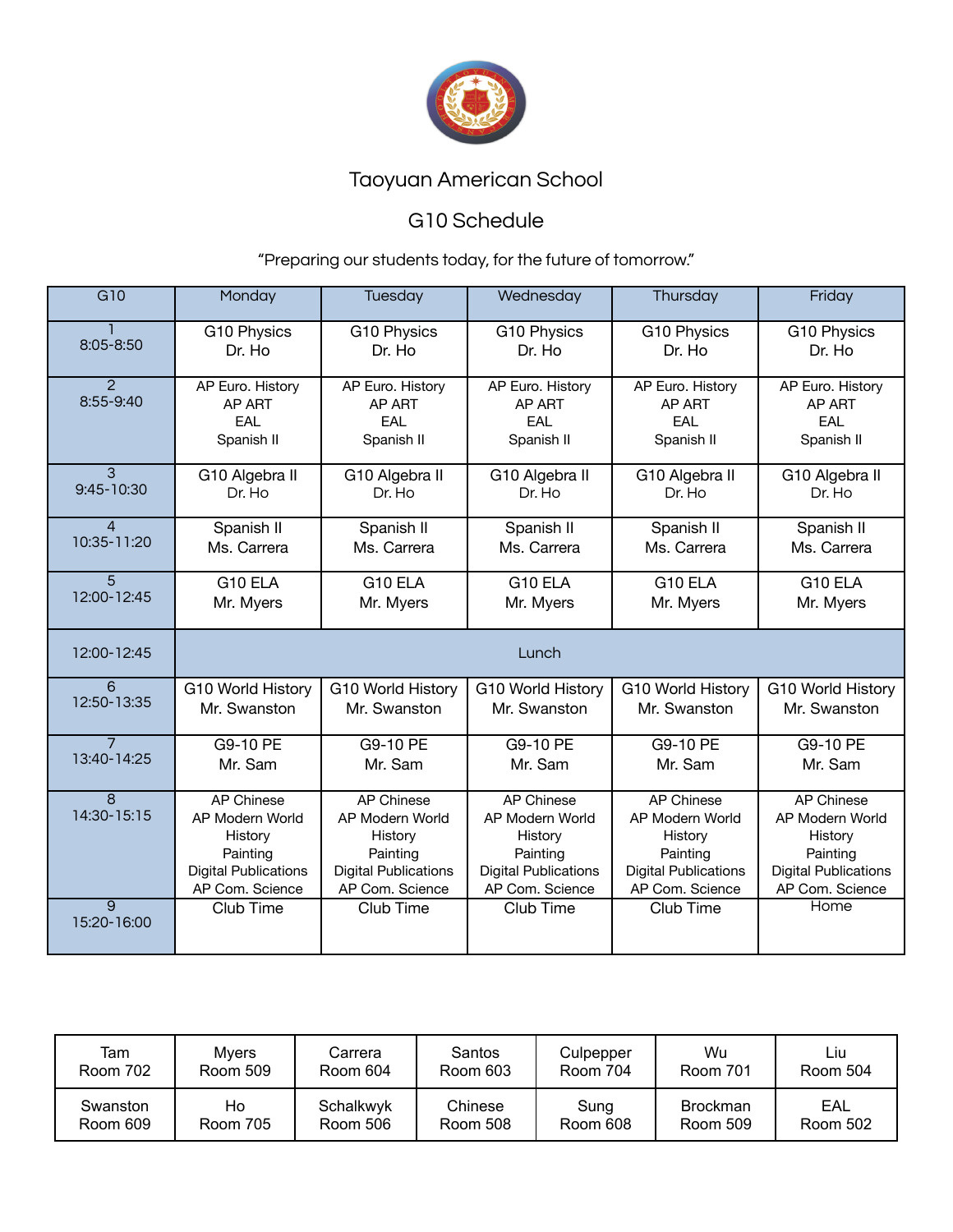

## G11 Schedule

| G <sub>11</sub>               | Monday                                                                                                 | Tuesday                                                                                                | Wednesday                                                                                              | Thursday                                                                                                      | Friday                                                                                                        |
|-------------------------------|--------------------------------------------------------------------------------------------------------|--------------------------------------------------------------------------------------------------------|--------------------------------------------------------------------------------------------------------|---------------------------------------------------------------------------------------------------------------|---------------------------------------------------------------------------------------------------------------|
| $\mathbf 1$<br>$8:05 - 8:50$  | G11 Biology<br>Mr. Tam                                                                                 | G11 Biology<br>Mr. Tam                                                                                 | G11 Biology<br>Mr. Tam                                                                                 | G11 Biology<br>Mr. Tam                                                                                        | G11 Biology<br>Mr. Tam                                                                                        |
| $\overline{2}$<br>8:55-9:40   | <b>AP Physics I</b><br>Spanish I<br><b>Theatre Production</b><br><b>HS Chinese</b>                     | <b>AP Physics I</b><br>Spanish I<br><b>Theatre Production</b><br><b>HS Chinese</b>                     | AP Physics I<br>Spanish I<br><b>Theatre Production</b><br><b>HS Chinese</b>                            | <b>AP Physics I</b><br>Spanish I<br><b>Theatre Production</b><br><b>HS Chinese</b>                            | <b>AP Physics I</b><br>Spanish I<br><b>Theatre Production</b><br><b>HS Chinese</b>                            |
| $\overline{3}$<br>9:45-10:30  | G11 American<br>Literature<br>Mr. Myers                                                                | G11 American<br>Literature<br>Mr. Myers                                                                | G11 American<br>Literature<br>Mr. Myers                                                                | G11 American<br>Literature<br>Mr. Myers                                                                       | G11 American<br>Literature<br>Mr. Myers                                                                       |
| $\overline{4}$<br>10:35-11:20 | AP Euro. History<br>AP ART<br>EAL<br>Spanish II<br>HS Com. Science                                     | AP Euro. History<br>AP ART<br>EAL<br>Spanish II<br>HS Com. Science                                     | AP Euro. History<br>AP ART<br>EAL<br>Spanish II<br>HS Com. Science                                     | AP Euro. History<br>AP ART<br>EAL<br>Spanish II<br>HS Com. Science                                            | AP Euro. History<br>AP ART<br>EAL<br>Spanish II<br>HS Com. Science                                            |
| 5<br>12:00-12:45              | Health (S1)<br>College Prep (S2)                                                                       | Health (S1)<br>College Prep (S2)                                                                       | Health (S1)<br>College Prep (S2)                                                                       | Health (S1)<br>College Prep (S2)                                                                              | Health (S1)<br>College Prep (S2)                                                                              |
| 12:00-12:45                   |                                                                                                        |                                                                                                        | Lunch                                                                                                  |                                                                                                               |                                                                                                               |
| 6<br>12:50-13:35              | G11 Pre-Calculus<br>Dr. Ho                                                                             | G11 Pre-Calculus<br>Dr. Ho                                                                             | G11 Pre-Calculus<br>Dr. Ho                                                                             | G11 Pre-Calculus<br>Dr. Ho                                                                                    | G11 Pre-Calculus<br>Dr. Ho                                                                                    |
| $\overline{7}$<br>13:40-14:25 | G11 US History<br>Mr. Swanston                                                                         | G11 US History<br>Mr. Swanston                                                                         | G11 US History<br>Mr. Swanston                                                                         | G11 US History<br>Mr. Swanston                                                                                | G11 US History<br>Mr. Swanston                                                                                |
| 8<br>14:30-15:15              | AP Chinese<br>AP Modern World<br>History<br>Painting<br><b>Digital Publications</b><br>AP Com. Science | AP Chinese<br>AP Modern World<br>History<br>Painting<br><b>Digital Publications</b><br>AP Com. Science | AP Chinese<br>AP Modern World<br>History<br>Painting<br><b>Digital Publications</b><br>AP Com. Science | <b>AP Chinese</b><br>AP Modern World<br>History<br>Painting<br><b>Digital Publications</b><br>AP Com. Science | <b>AP Chinese</b><br>AP Modern World<br>History<br>Painting<br><b>Digital Publications</b><br>AP Com. Science |
| $\mathbf{Q}$<br>15:20-16:00   | Club Time                                                                                              | Club Time                                                                                              | Club Time                                                                                              | Club Time                                                                                                     | Home                                                                                                          |

| Tam             | Mvers    | Carrera   | <b>Santos</b> | Culpepper | Wu              | Liu      |
|-----------------|----------|-----------|---------------|-----------|-----------------|----------|
| <b>Room 702</b> | Room 509 | Room 604  | Room 603      | Room 704  | Room 701        | Room 504 |
| Swanston        | Ho       | Schalkwyk | Chinese       | Sung      | <b>Brockman</b> | EAL      |
| Room 609        | Room 705 | Room 506  | Room 508      | Room 608  | Room 509        | Room 502 |